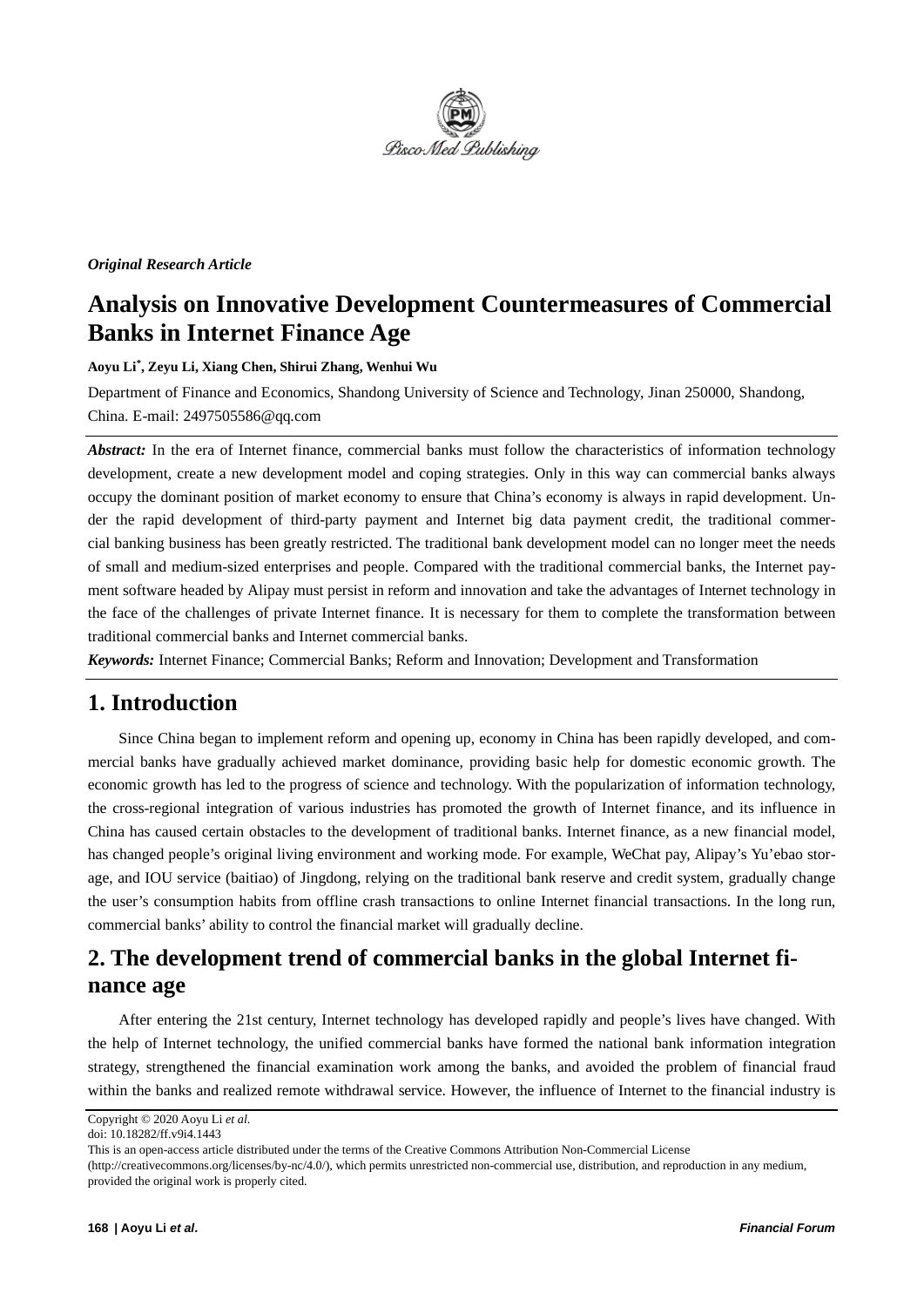far from this<sup>[1]</sup>. In 2011, led by the State Council, the United State Ministry of Commerce approved a large number of financial licenses for private third-party enterprises, allowing them to join the financial industry. The areas they can cover include financial functions such as network storage, network payment, network transfer and digital currency exchange. With the support of the reform of Internet and private enterprises, the Internet economy quickly broke the monopoly of payment funds under the line of traditional commercial banks, and directly affected the basic interests of banks. So far, banks from making money easily to competing profits. The main source of domestic traditional banks relies on operating fees and loan interest. Under the impact of private Internet companies of low cost, high efficiency and big data, the withdrawal fee of different places is cancelled first, and all kinds of financial management products are carried out to strengthen the quality training of the grass-roots staff. Second, the major banks began to challenge the market share that private Internet finance has occupied, pushing various mobile network banks to help users complete simple operations at smart mobile terminals, greatly easing the pressure on bank staff and effectively improving the efficiency of bank work<sup>[2]</sup>. Finally, in order to avoid becoming a "pipeline server" on the Internet financial line, banks have begun to try to combine the sale of certain goods by giving depositors varying degrees of benefits through the size and time of their deposits in the bank, helping users to benefit while promoting their own popularity, thus avoiding being consciously "forgotten".

In addition, according to the data released by the National Bureau of Statistics, China's post-80s and post-90s gradually become the generation of debt. The transitional consumption concept is destroying the whole economic structure of China, and the loan opportunity to the young people is various like Ant Credit Pay. Such service relies on big data information base, and gives each youth certain loan amount. This model lacks bank credit supervision mechanism, which is an "unfair" challenge for bank credit card service. China's youth debt ratio increases from overall 37 in 2018 to 45.6 in 2019. In 2020, the epidemic affected more than 60% in the first half of the year, and this data is still growing. Many post-90s young people borrow money from various financial software. As the future development of the motherland, their living conditions determine the future development trend of China, and such form of unregulated Internet loan will cause serious consequences with the help of the financial punishment mechanism[3].

### **3. Characteristics and paradigm of Internet finance**

At this stage, the basic concept of Internet finance has not yet reached agreement. Because the Internet economy changes fundamentally every once in a while, and this transformation will bring new opportunities and challenges. Wang Xudong and Zheng Feng, experts in Shanghai finance, believe that when Internet finance was just beginning in 2011, it was only an online access service form to help people solve their life problems. But after 2014, the promotion of WeChat red packet began to make people pay attention to the applicability of the Internet economy, and the Internet economy gradually biased towards private enterprises, which brought development pressure to traditional banks. Since the cooling of Sino-US relations in 2018, China's economy is in the stage of growth, but lacks certain export vitality. As domestic job competition becoming increasingly fierce, youth groups having fewer opportunities to obtain high salaries, and social pressure increasing, Internet finance has begun to vigorously develop credit loan services, and the basic profit business of banks has been severely challenged<sup>[4]</sup>. Although the concept of finance does cover all of the above functions, it is difficult to accurately predict the form and trend of Internet financial expression, so it is impossible to judge the concept of Internet finance. Other financial experts believe that the Internet finance is a powerful tool for China to surpass European countries and the United States. In Beijing, Professor Chen Jiafu believes that Internet finance is the Internet economy, a new economic model and a representative of the private economy. Its changes are directly related to the needs of the public. Internet finance is an important auxiliary means to help the development of China's economic system. When some people have poor reputation or no evaluation mechanism, they may be rejected by banks, but Alipay will accept their request. With Alipay as a guarantee between banks and debtors, the bad debt rate of banks will be controlled, the economic needs of debtors will be met, and the domestic economic environment will gradually develop towards a benign trend<sup>[5]</sup>.

#### **3.1 Characteristics of Internet finance**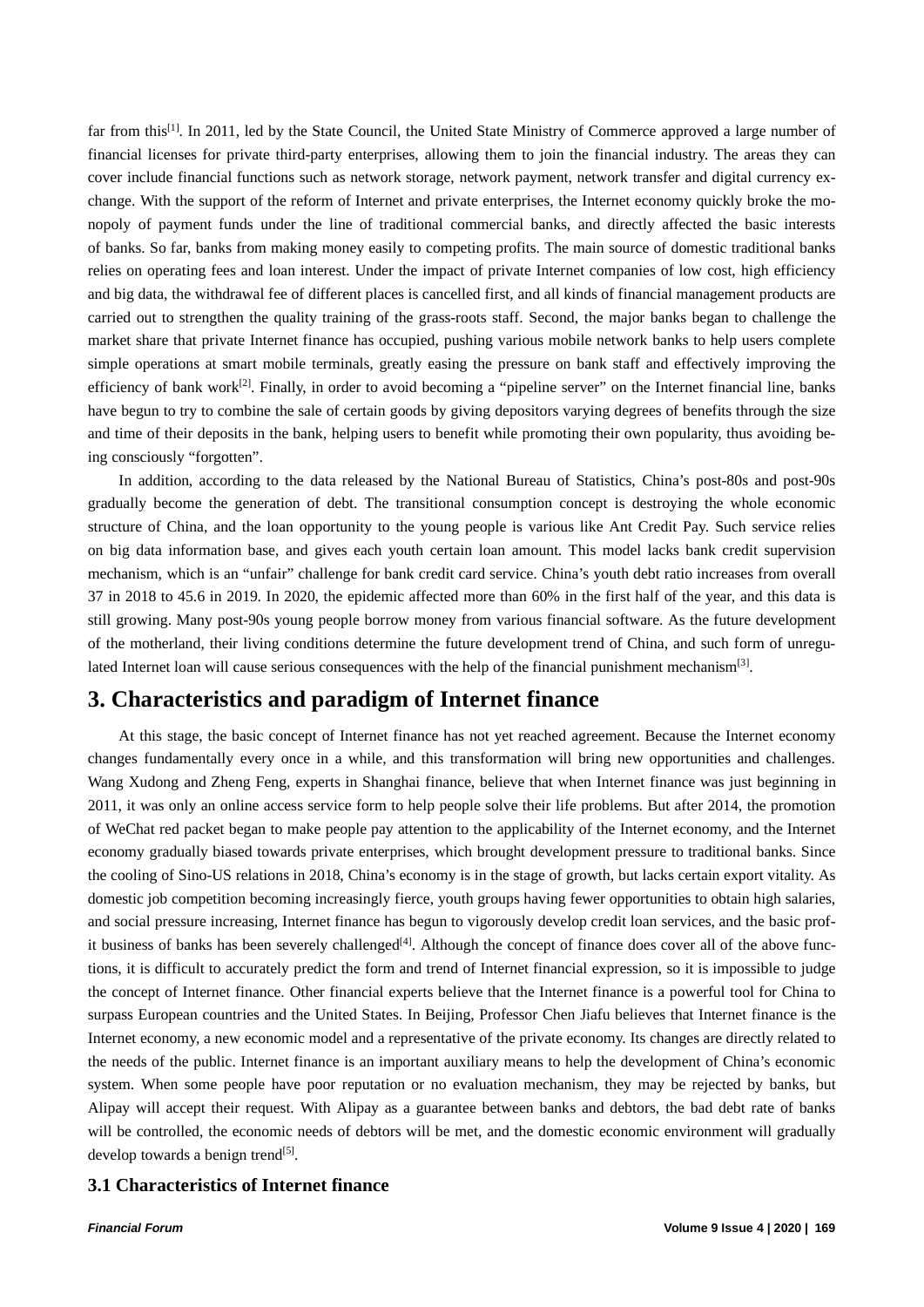Data dependence and high efficiency. China's Internet finance is based on big data technology to make a relevant evaluation of each user. With the help of big data evaluation, it is able to sell goods in fixed-points, push information, solve problems, and reduce the risk of misrepresentation information. Through mobile terminal one-click convenient operation to complete various financial operations, work efficiency is more than several times the offline operation in traditional commercial banks<sup>[6]</sup>.

Saving transaction costs. With the opening, decentralization and high speed of information transmission, Internet finance can complete financial operations in the process of low cost information exchange. For example, in the process of transfer, traditional commercial banks need depositors to provide ID cards and bank cards, and they also need to check the transfer information and amount many times. On the contrast, users only need to find relevant contacts and enter the transfer amount through Internet transfer.

Low entry threshold. The traditional commercial banks in China are not very friendly to the loan service of small and micro enterprises. Not only the examination and approval procedures are complex, but also the process of over-examination needs to be checked once and again, and the relevant guarantors need to pass the examination and approval. Internet financial enterprises can independently rate small and micro enterprises, browse the credit information of enterprise leaders, provide corresponding basic services without responsible guarantors, and meet the development problems of small and medium-sized enterprises.

#### **3.2 Internet finance paradigm**

At present, the paradigm of Internet finance includes three aspects, namely third-party payment, network fund transfer and network credit. Third-party payment has four functions: face-to-face transfer, sweep code payment, network red envelope, and magnetic code payment. Network transfer is divided into online and offline transfer, online bank remittance, third-party software coordinated transfer and so on. Network loan is a popular financial activity in recent years. It relies on the analysis of users' network credit, gives a certain amount of loans, helps users solve certain difficulties in the circulation of funds, and effectively adjusts the problem of civil financial conflict<sup>[7]</sup>.

## **4. Innovation and development trend of traditional commercial banks under the background of Internet finance**

### **4.1 Recognition of the status of the private enterprise financial system, and helping with cross-border completion of cooperation**

Although the financial system of private enterprises has brought challenges and obstacles to the development of traditional commercial banks and reduced the basic interests of banks, commercial banks should face the difficulties of development and recognize the status of the private enterprise financial system. Combining the advantages between the two, a new financial structure should be formed to promote positive growth of the domestic economy. Traditional commercial banks should face up to their own institutional defects and focus their work on meeting the needs of users. Insisting on everlasting traditional business model will only protect the interests of a small number of bank staff and lose the trust of depositors. Banks that lose credit essentially become "money storage tanks", which can not guarantee sustainable development in the future. Banks need to reform the internal operating system, reduce the standards of handling fees, and transfer part of the audit authority to online users through Internet technology. In addition, they need to open offline banking service platform with cooperative network software, which enables online audit and offline signature approval, so as to re-master the rights of users, and to change the relations of online and offline operations, thus providing better service for depositors in offline commercial banks<sup>[8]</sup>.

#### **4.2 Pursuing diversified service standards and improving bank efficiency**

No matter what kind of business model banks develop into in the future, they will always attract customers with service first, and improving service quality is also the main way to compete for online Internet financial resources. Users have a certain limit to the application of Internet finance, and they prefer to complete large savings, remittances,